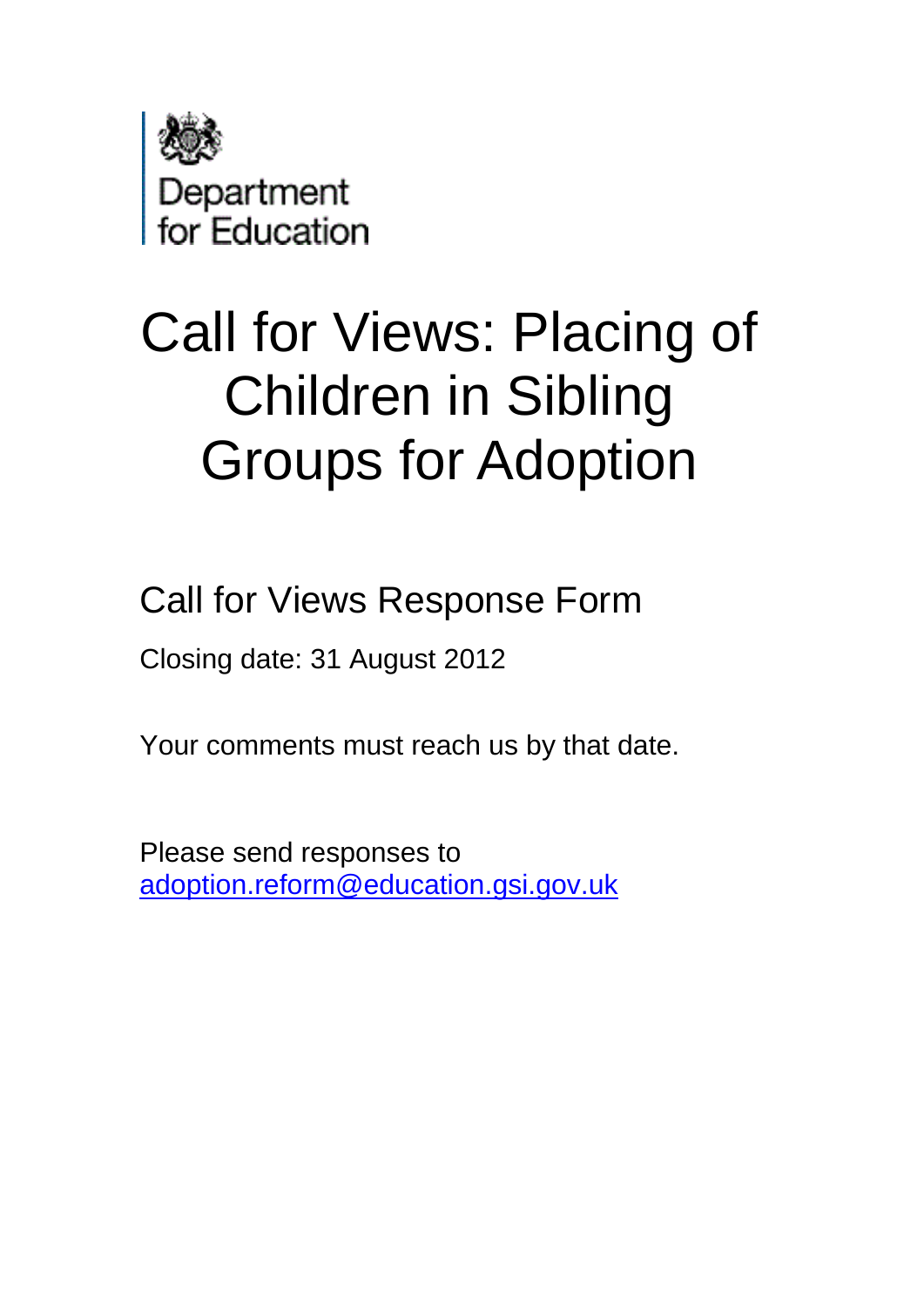Information provided in response to this call for views, including personal information, may be subject to publication or disclosure in accordance with the access to information regimes, primarily the Freedom of Information Act 2000 and the Data Protection Act 1998.

If you want all, or any part, of your response to be treated as confidential, please explain why you consider it to be confidential.

If a request for disclosure of the information you have provided is received, your explanation about why you consider it to be confidential will be taken into account, but no assurance can be given that confidentiality can be maintained. An automatic confidentiality disclaimer generated by your IT system will not, of itself, be regarded as binding on the Department.

The Department will process your personal data (name and address and any other identifying material) in accordance with the Data Protection Act 1998, and in the majority of circumstances, this will mean that your personal data will not be disclosed to third parties.

| Please tick if you want us to keep your response confidential. |                                                         |
|----------------------------------------------------------------|---------------------------------------------------------|
| Reason for confidentiality:                                    |                                                         |
|                                                                |                                                         |
|                                                                |                                                         |
|                                                                |                                                         |
|                                                                |                                                         |
|                                                                |                                                         |
|                                                                |                                                         |
|                                                                |                                                         |
| Name                                                           | Dr. Carol Homden                                        |
| Organisation (if applicable)                                   | Coram                                                   |
| Address:                                                       | <b>Coram Community Campus</b><br>49 Mecklenburgh Square |

If you have an enquiry related to this call for views please e-mail: [adoption.reform@education.gsi.gov.uk](mailto:adoption.reform@education.gsi.gov.uk) . Please be aware we can only respond to enquiries relating to the call for views exercise from this mailbox account.

London WC1N 2QA

For all other enquiries please contact the Department via the 'Contact Us' page on the DfE website: [www.education.gov.uk](http://www.education.gov.uk/)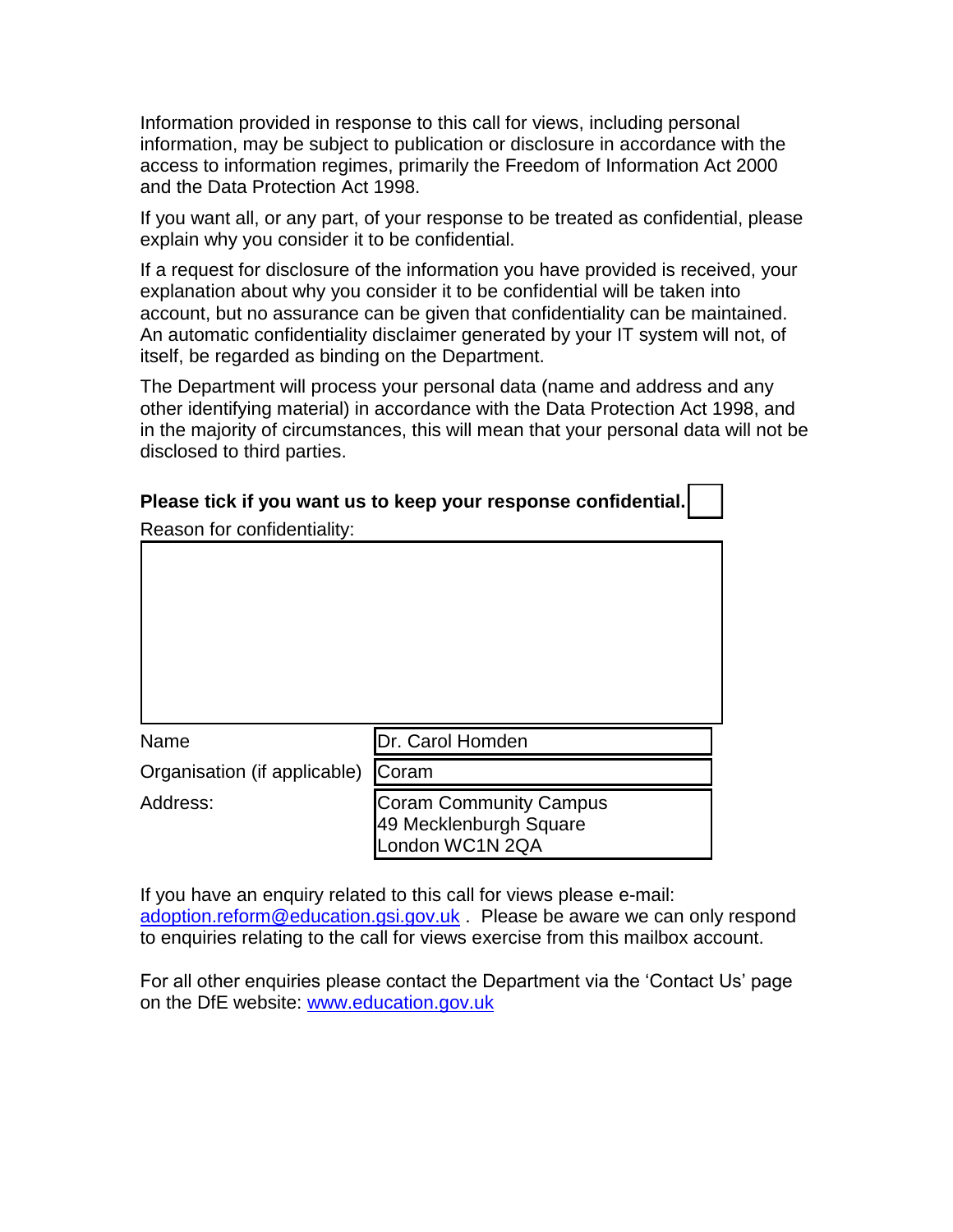



Please Specify:

Children's Charity and registered adoption agency Provider of management services in adoption Group includes Coram Children's Legal Centre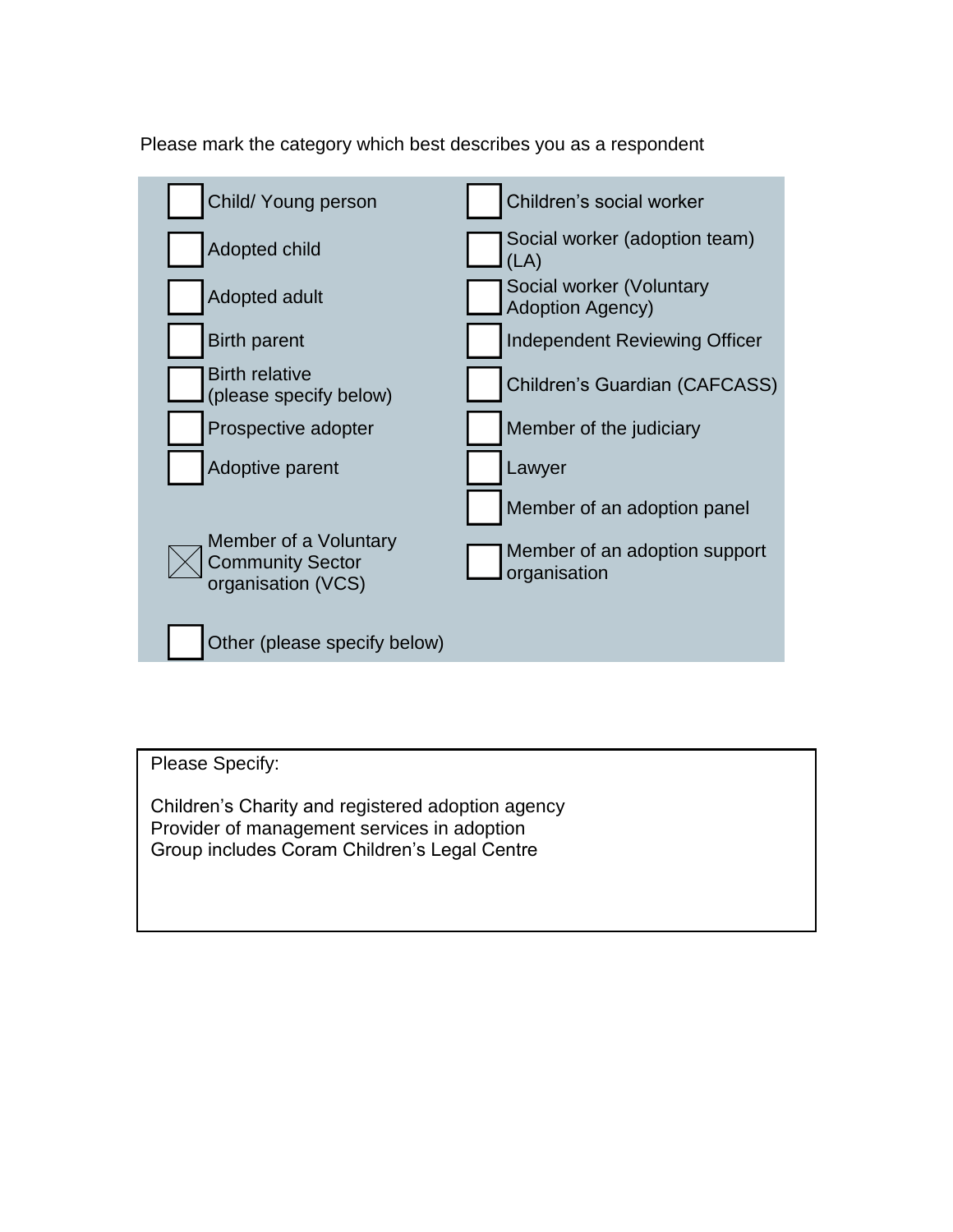# **PLACING CHILDREN IN SIBLING GROUPS FOR ADOPTION**

## 1. **How can we find more adopters willing and able to take on sibling groups, particularly larger groups?**

#### Comments:

Our first comment relates to the broader scope of these proposals. It is essential that there is very careful consideration of any proposal to place siblings together, particularly larger groups. Children need, and have a right to, at least one ongoing relationship in their lives; in some cases, the most promising one will be with one or more siblings. However, this is not always the situation – what could protect one sibling may not be best for another. These are extremely complex decisions, particularly for larger sibling groups. This presents one of the central challenges to placing sibling groups – often decisions are avoided, and this is a decision in itself. Any delay exponentially increases the challenge of finding suitable placements, especially of course where children bring other challenges – are older, of black and minority ethnic background, have disabilities.

To help address this situation, early care planning is crucial, as is timely review of care plans. A realistic assessment must be made at the outset of the chances of findings an adoptive placement. Social workers should be supported by a wider professional group to make these decisions in a timely and wellevidenced manner. Post-adoption support is likely to be especially necessary, both emotional and practical support. To support a sustainable long term family placement, post-adoption support needs should be assessed at the outset, and the necessary resources made available.

Suggestions for finding more adopters willing to take on sibling groups:

By widening the net in adoption recruitment more positively to encourage more non-traditional adopters to come forward – the proposals in the Adoption Action Plan are designed to support this.

By using promotional examples addressing adopters' perceptions and concerns ie "you don't have to be supermum/dad".

By ensuring that adoption allowances and post-adoption support package reflect the reality that siblings groups are otherwise likely to remain in long-term (funded) foster care placements. In turn, any perceived barriers facing adoptive families in relation to access to support should be addressed by communicating to them that there is reliable and assured access to defined post-adoption support.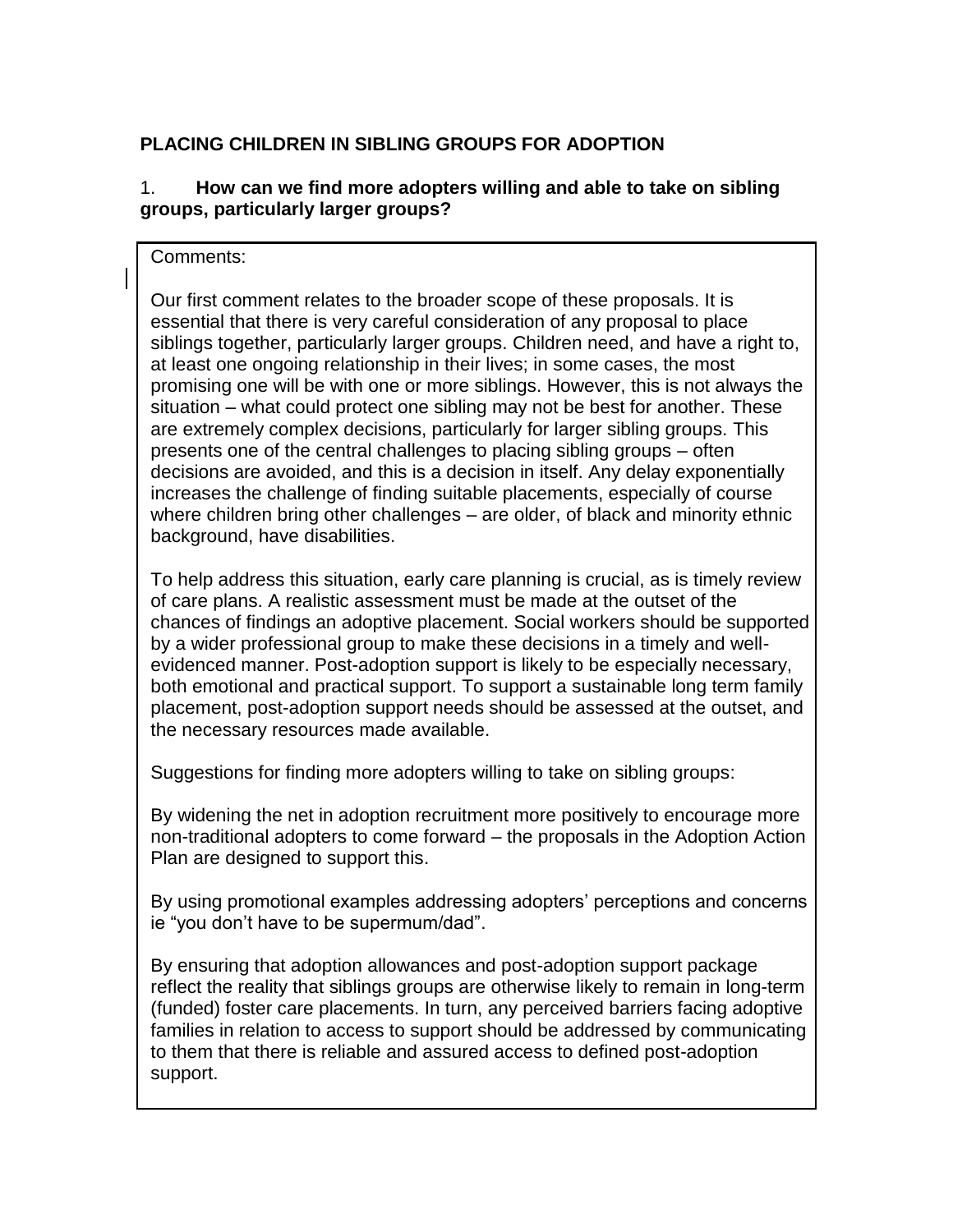#### 2. **How can we better support those families willing to adopt sibling groups, particularly larger groups?**

## Comments:

By defining the post-adoption support package available to include:

- Realistic payments akin to foster care allowances
- Special adaptation provision for housing changes required
- Provision of support to adoptive parents in relation to challenges as they arise but likely to include assistance in dealing with educational needs; parenting support (both in the form of group-based parenting programmes and one to one help) ; therapeutic help; access to the necessary support where children have disabilities. Coram has developed a special version of the 'Incredible Years' parenting programme for adopters, and this is found effective.
- Direct support to adopted children and young people such as participative group work, to enable them to explore the complexities of their situation in a safe non-judgemental setting. Coram provides group-based direct work with adopted young people, and this has provided a very positive way to address these issues over time. This work has been accepted by C4EO as promising practice.
- By ensuring continuity and availability of named social worker for regular problem-solving support and ensuring regular assessment of children's (changing) needs to optimise access to specialist services (if/when required).

# 3. **Please give your views on why this is difficult to achieve at present**:

### Comments:

Family size in the UK has significantly reduced in recent decades resulting in a change in expectations and in the realities of British family life. Family reformation is common and adopter recruitment should acknowledge this – e.g. couples where one partner may have a previous family, and wish to adopt within a new relationship.

Prospective adopters are (currently) mainly childless couples where the lifestyle adaptations to accommodating a sibling group are very substantial, especially for larger sibling groups and children where the challenge of parenting is perceived to be significant.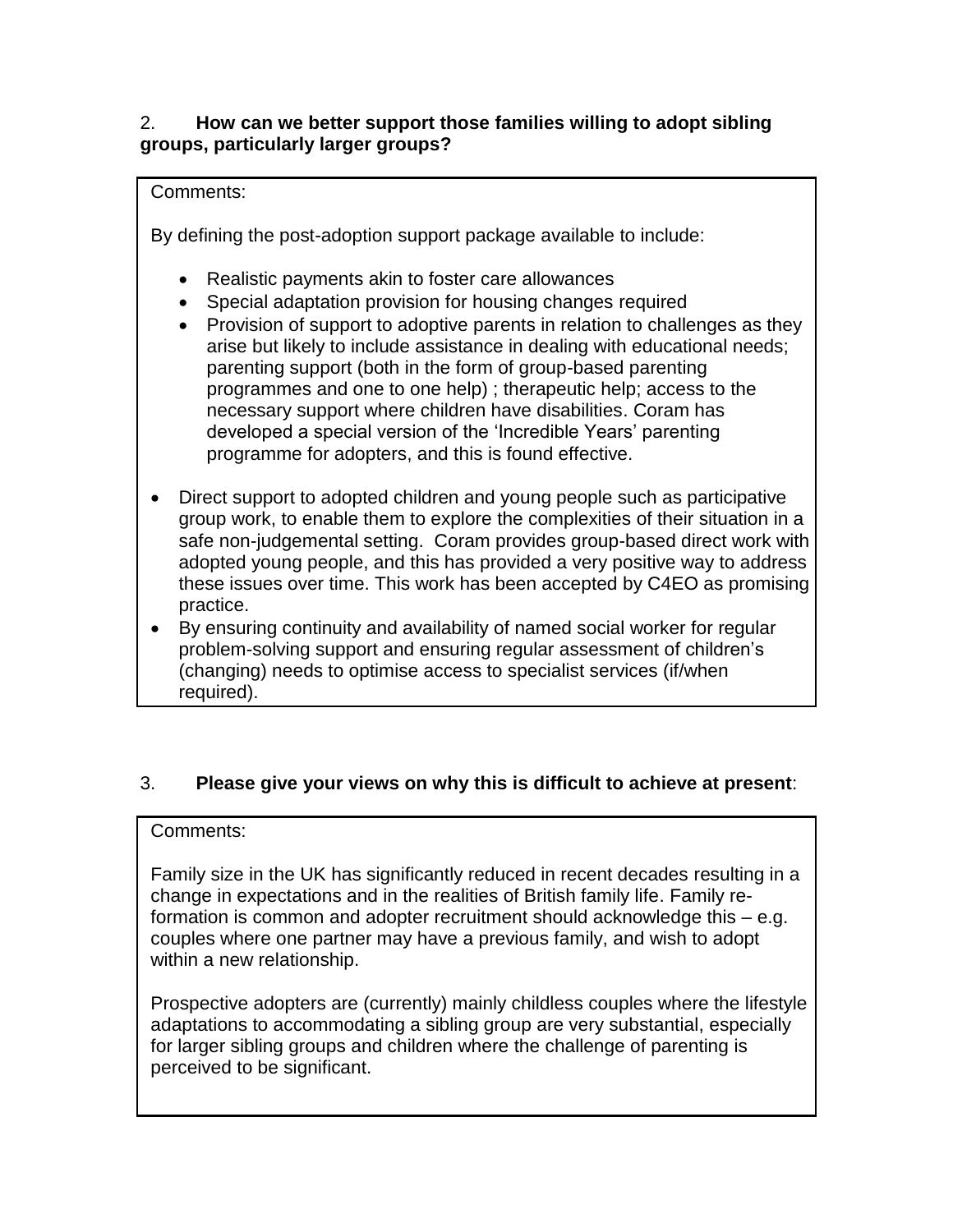Economic factors will potentially deter many, with housing needs a particular barrier, especially for those who already have larger families or who are considering taking a larger sibling group.

#### 3a. **What are the barriers to children in sibling groups being placed together for adoption?**

Comments:

Adopters exercise choice in the formation and extension of their family.

The issues and level of post-adoption support needed multiply with the number of children.

The needs of children are individual rather than collective and the experiences of siblings prior to their entry into care and in care may be very different.

### 3b. **What elements of social work practice support the placement of children in sibling groups with adopters?**

Comments:

Building and support of parenting capacity and capability enabling adopters to have the confidence and trust to consider a wider range of options.

This is enabled by continuity of relationship with their social worker through the information and assessment process and into post-adoption support.

That support is effective when it is sustained and reliable with defined financial and practical support (including respite in some cases); emotional and problemsolving support which can facilitate access in a timely way to additional or specialist support when needed.

3c. What elements of social work practice inhibit the placement of children in sibling groups with adopters?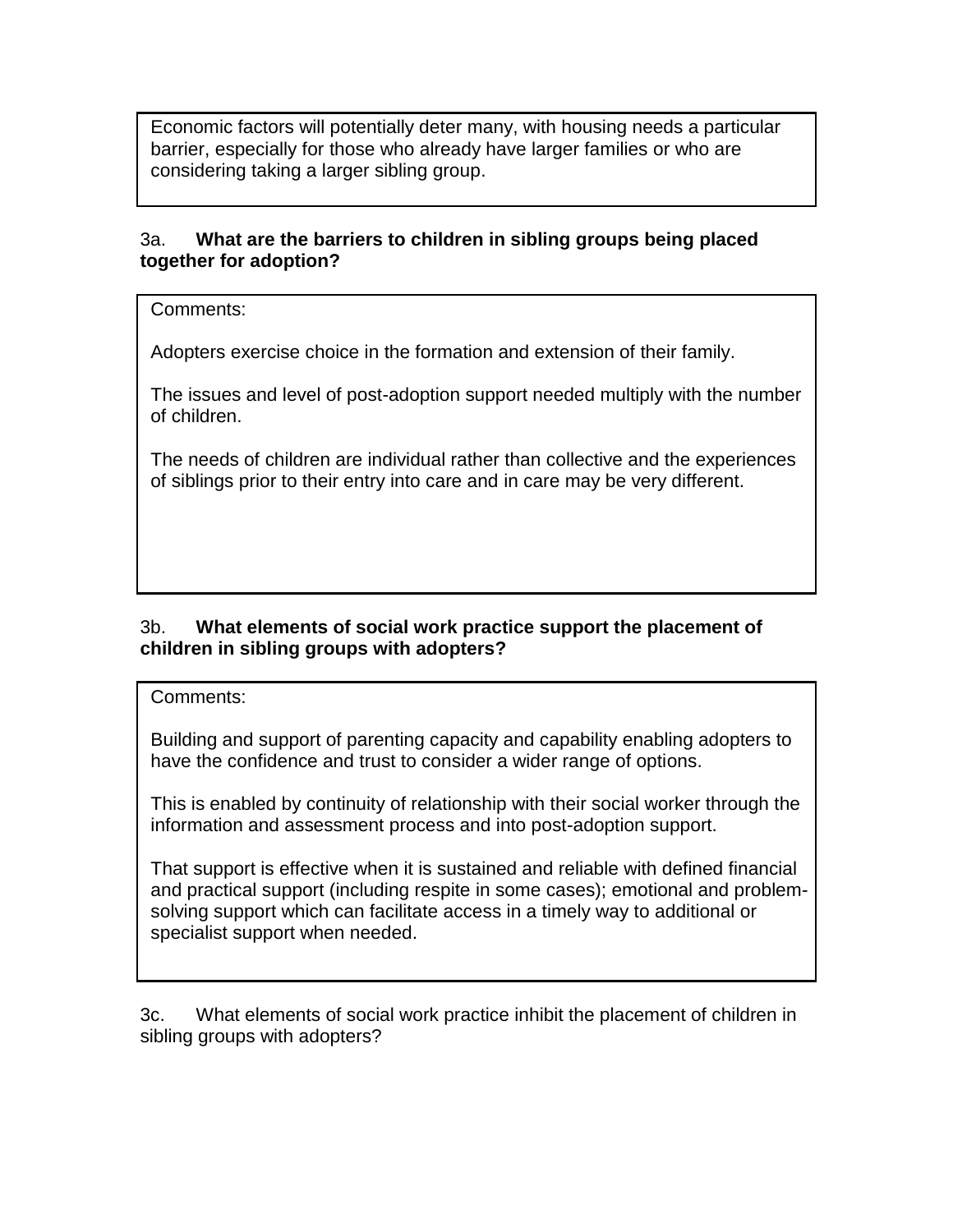Comments:

Decision-delays which mean that all children in the sibling group get older and more difficult to place.

Discontinuity in relationships – being handed between different social workers in the process of information/assessment and post-adoption support.

Lack of vision in welcoming prospective adopters from wider backgrounds.

Delayed or inadequate assessments and/or lack of access to defined and reliable post-adoption packages.

4. We think that placing siblings together should be considered on the merits of the case for each individual child.

#### **Should the law be made more explicit so that placing siblings together is considered on a case by case basis for each individual child?**



### 4a. **How should legislation and guidance be revised to achieve this?**

Comments:

The law is clear – it is practice and availability which need to be addressed.

This is achieved by improved permanency tracking and by multi-professional support at the earliest point in the process to make a decision on separation in some cases.

4b. **In what other ways could a case by case basis be promoted for each individual child when considering the adoption of children separately?**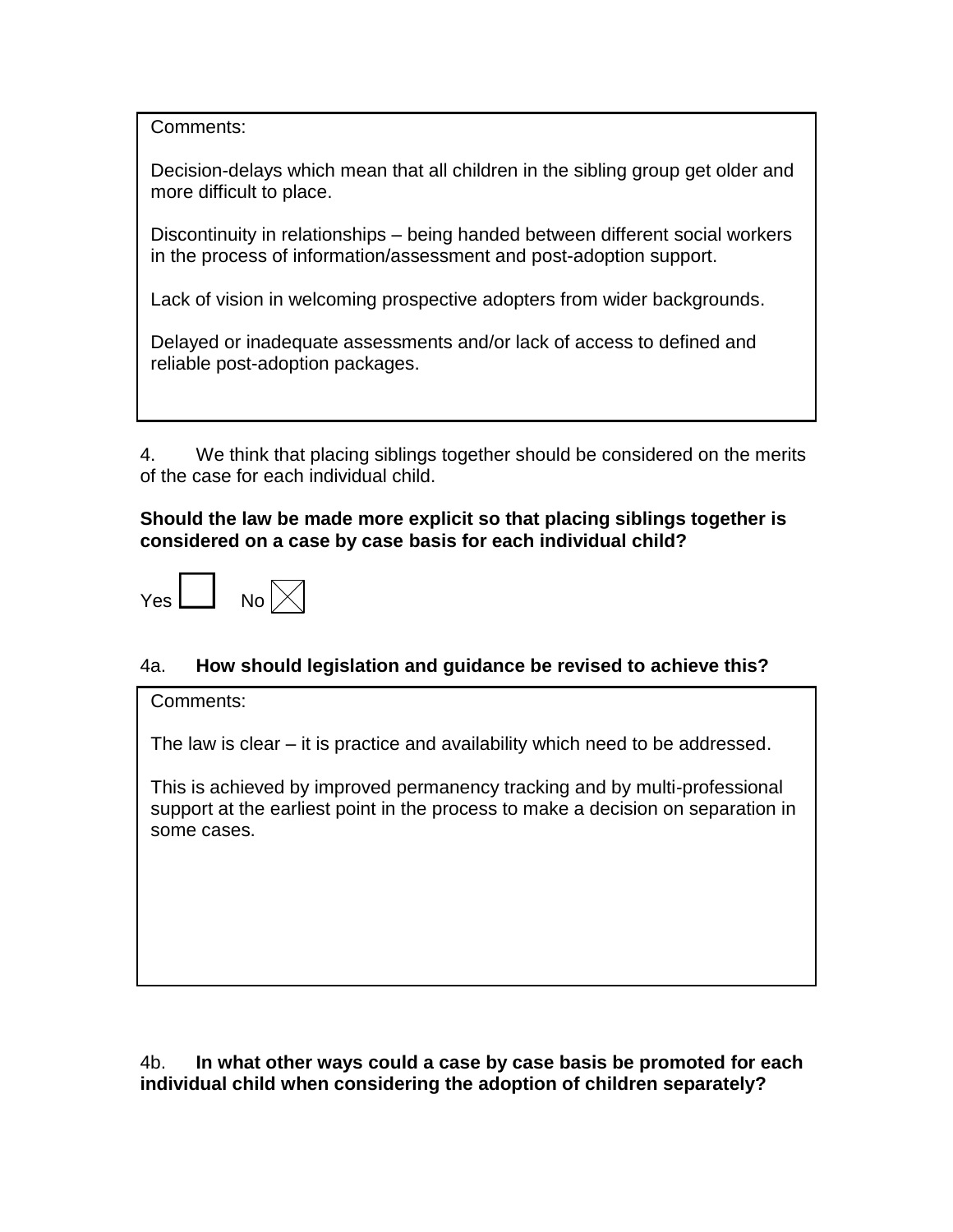Comments:

Earlier permanency planning and tracking under senior supervision in such a way that the position of each child is considered individually.

Systems for review of plans that ensure that decision making is not allowed to drift.

Access to multi-professional/external support in identifying the grounds for decision including to separate in some cases.

A particular focus on the timescale of the youngest child, whose chances of adoption may be compromised by the needs of older siblings.

Recognition that for older children (who may have had more complex journeys in care) and for whom joint placement may be more essential, long term foster care be the best option.

#### 5. **Should we revise legislation and guidance to set out the features of good arrangements for contact with siblings when children are adopted separately?**



# 5a. **How should legislation and guidance be revised to achieve this?**

#### Comments:

Coram recognises the difficulty in placing sibling groups – whether separately or together – and weighing up the best interests of the children involved on a case-by-case basis. However, guidance should emphasise the importance of not letting difficult decisions create drift and delay in the adoption process.

Coram's adoption consultancy work has shown that some children can experience long delays as a result of no proactive decision being made. Where adoption might be a plan for one / more / all children, avoiding delay is particularly critical in forming strong attachments between the child(ren) and their adoptive family.

This is even more important for those children for whom it is already difficult to find adopters (for example, older children, those with disability, or black or Asian children). Every effort should be made to consider the short- and long-term impact on each child in a sibling group, and on the group as a whole, when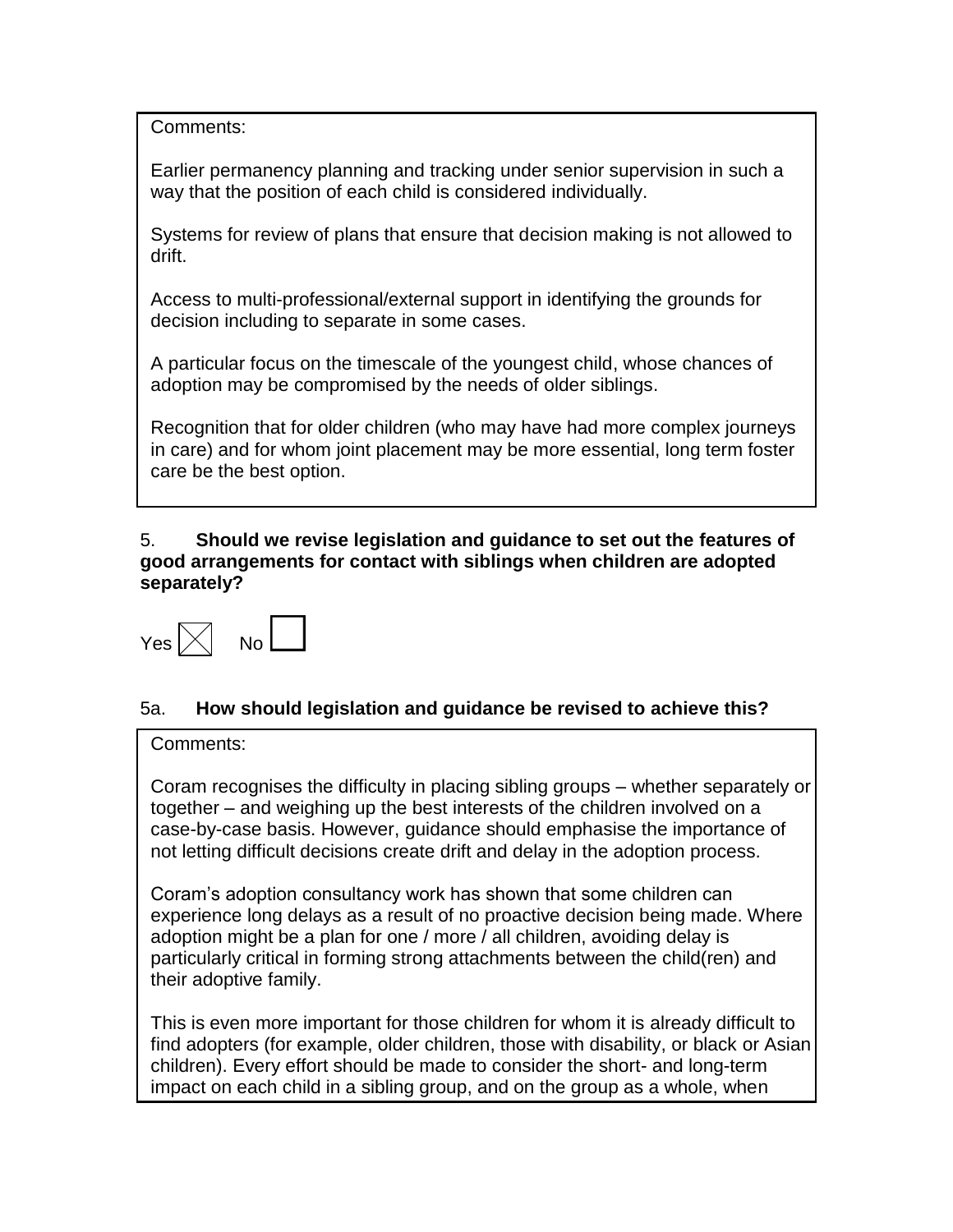deciding whether to separate siblings or place them together. This process should also involve CAMHS if required.

Guidance should be strengthened on early decision making in the placement of sibling groups. Support is also needed to make sure that the right help is provided to professionals to help them make the difficult decisions about which route to 'permanency' is right for the sibling group (and for each child within the group) at an early stage.

#### 5b. **In what other ways could good contact arrangements be promoted when children are adopted separately?**

Comments:

Sibling contact is of great importance to adopted and looked after children, and should be given much greater importance in social work practice. It is frequently challenging to arrange, and insufficient resources are often directed towards supporting this aspect of children's lives.

Contact arrangements should be based on the reality of positive attachment and as all forms of contact, be reliable and dependable and subject to regular review and change reflecting how children grow and develop in their adoptive homes.

6. Please use the space below for any other comments you would like to make on placing children in sibling groups for adoption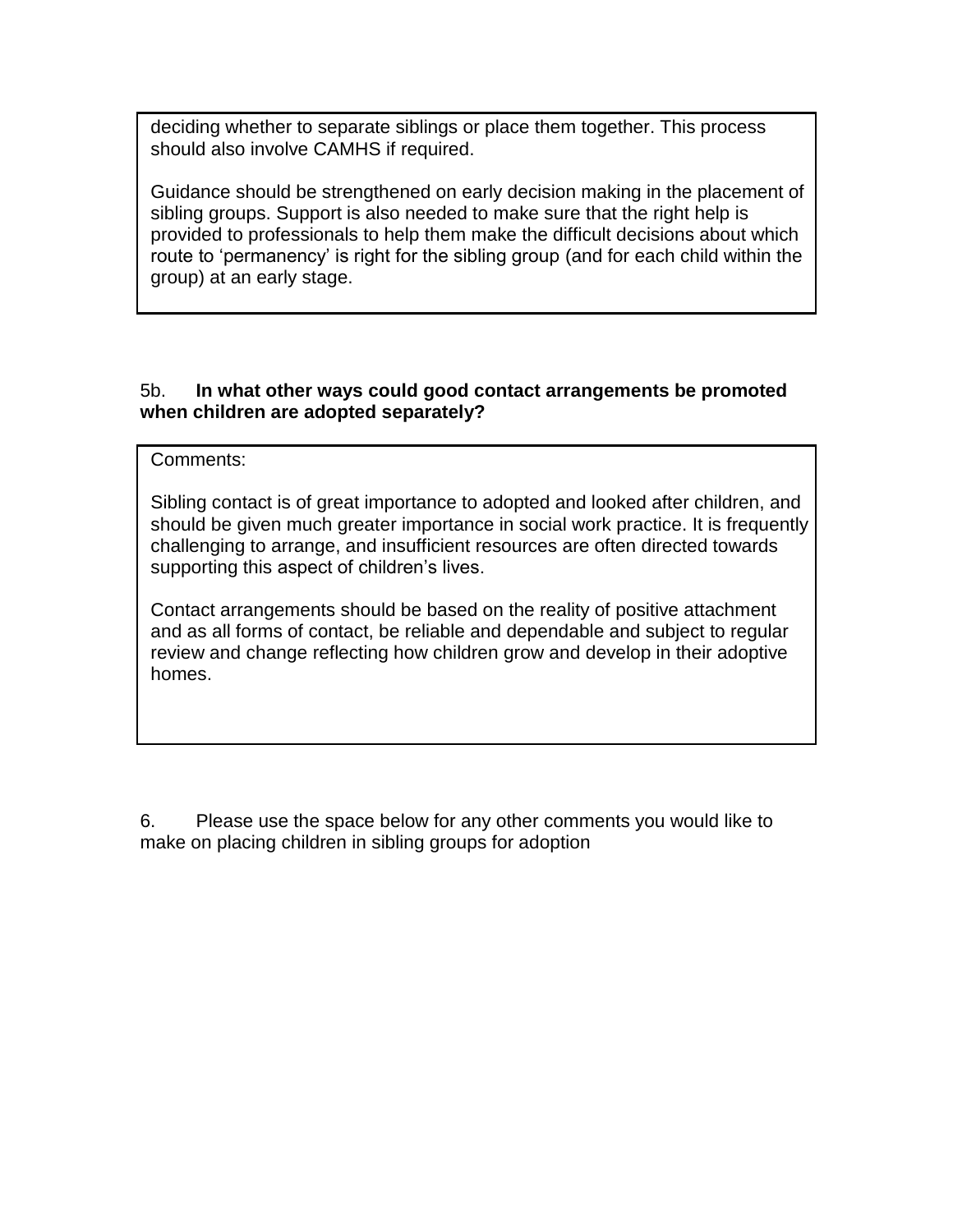Comments:

The welfare of the child is paramount. However complex and difficult, the needs of one child cannot be allowed to compromise the welfare (including prospects of new attachment and adoption) of another.